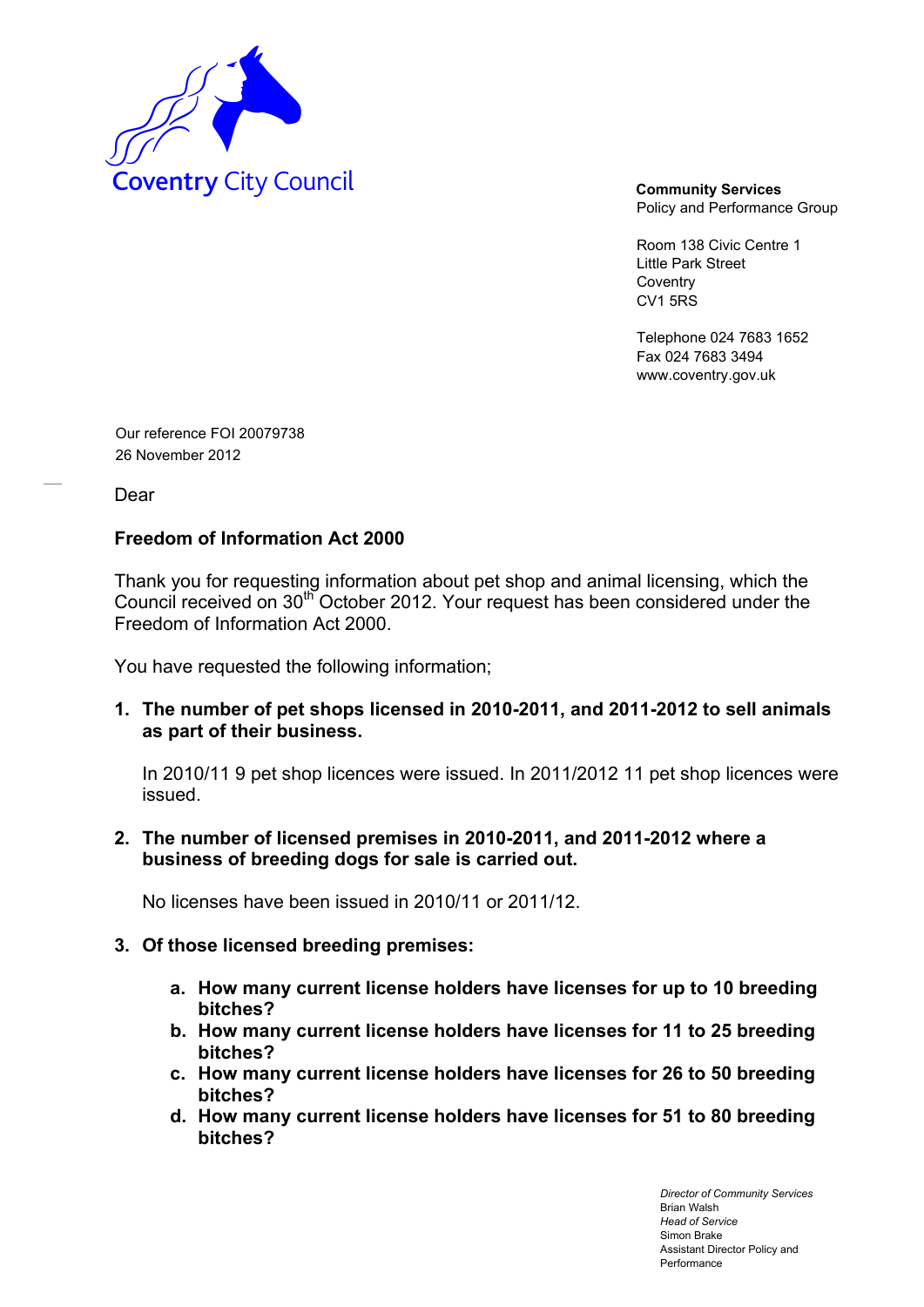**e. How many current license holders have licenses for over 80 breeding bitches?**

N/A for questions 2a to 2e.

- **4. How many inspections were carried out on an annual basis of licensed dog breeding establishments during the years:**
	- **2009-2010**
	- **2010-2011**
	- **2011-2012**

No Inspections carried out or licences issued for dog breeding establishments during 2009/10, 2010/11 or 2011/12.

**5. Finally, I ask for the names of all breeding establishments and pet shops that have had their license revoked, or application for renewal turned down, during the past 10 years.** 

No pets shops have had their licences revoked or application for renewal turned down.

Please note that most of the information that you request is owned by the Coventry City Council and subject to copyright protection. Under the Re-Use of Public Sector Information 2005 Regulations you are free to use this information for your own use or for the purposes of news reporting. However, any other type of re-use under the Regulations, for example; publication of the information or circulation to the public, will require permission of the copyright owner and may be subject to terms and conditions. For documents where the copyright does not belong to Coventry City Council you will need to apply separately to the copyright holder.

If you wish to apply to reuse the information you have requested or have any other issues relating to this request please do not hesitate to contact me.

I hope you feel that our response meets your request. However you have a right to make representations about the outcome or handling of your request – in the first instance this must be made in writing within 40 working days of the date of this letter, to the Council's Information Governance Team at: Council House, Room 21a

Lower Ground Floor Earl Street, Coventry. CV1 5RR [infogov@coventry.gov.uk](mailto:infogov@coventry.gov.uk)

If you have done the above but are still dissatisfied, you then have the right to apply directly to the Information Commissioner for a decision. The Information Commissioner can be contacted at: Information Commissioner's Office Wycliffe House Water Lane Wilmslow Cheshire SK9 5AF